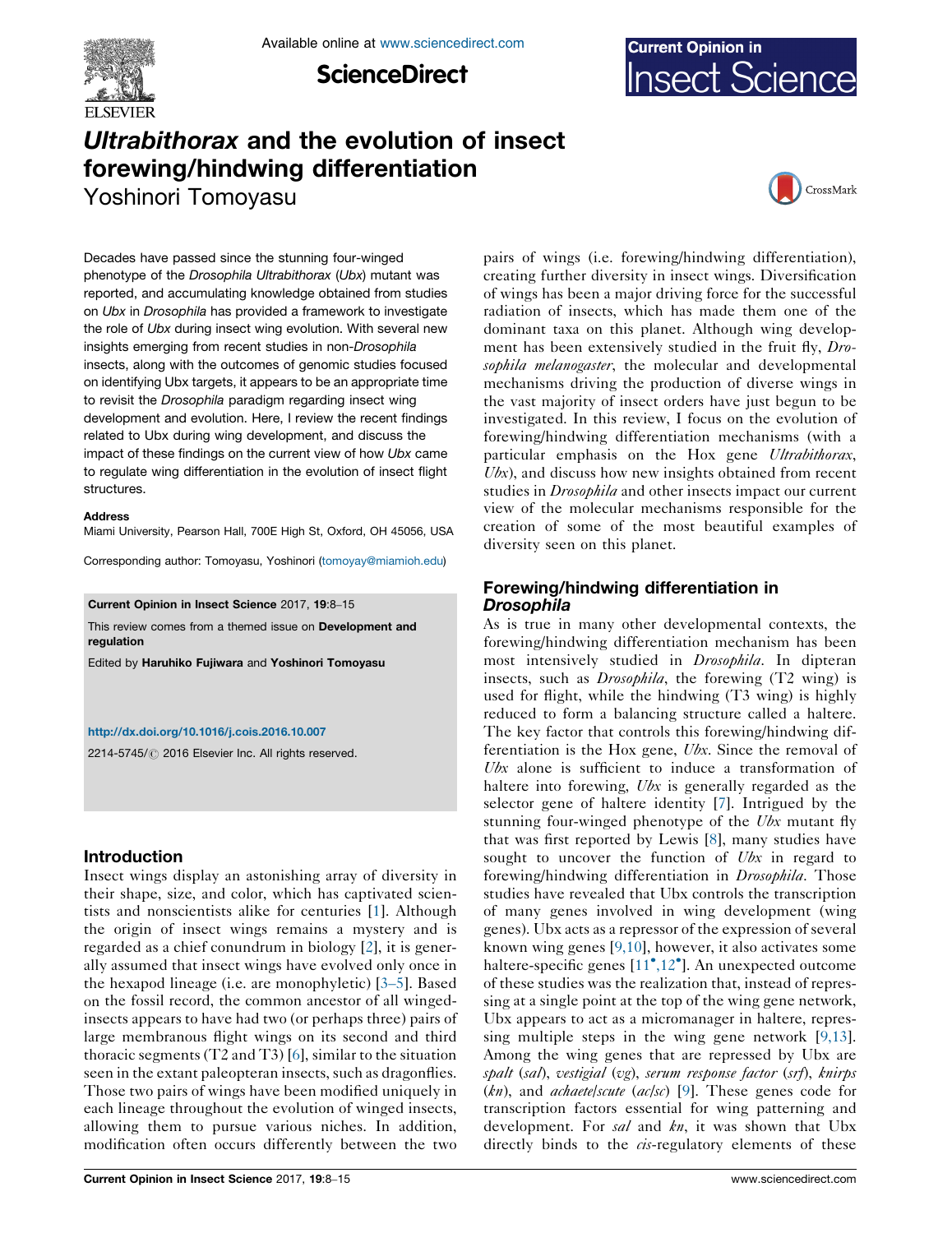<span id="page-1-0"></span>genes and suppresses their expression [[14,15](#page-6-0)]. In addition, Ubx also regulates the activity of some growth signals (such as Dpp, Wg, and Hippo signals) by controlling the expression of some of their signal transducer genes, and promotes the haltere identity in a cell non-autonomous manner [\[10,11](#page-6-0)<sup>•</sup>[,16](#page-6-0)–21].

In contrast to the *Ubx*-dependent state of the dipteran hindwing, the forewing in Diptera is thought to be a Hoxfree state, since removing the function of the only Hox gene expressed in the forewing, Antennapedia (Antp), has no effect on wing morphology [\[22,23\]](#page-7-0).

# Evolutionary implication of Drosophila findings

An interesting view of the evolution of insect forewing/ hindwing emerges when we consider the evolutionary implications of the findings obtained from *Drosophila* studies (Figure 1). As mentioned, fossil evidence suggests that an ancestral insect had two (or three) pairs of relatively unmodified wings on their thoracic segments. Since Drosophila forewings (which maintain relatively ancestral morphology) are Hox-free structures, the assumption is that all of the ancestral wings were Hox-free structures, and Ubx (or any other Hox genes) did not have any



The current view of the role of Ubx in the evolution of insect wings and the questions raised by recent genomics and genetics studies in various insects (blue box).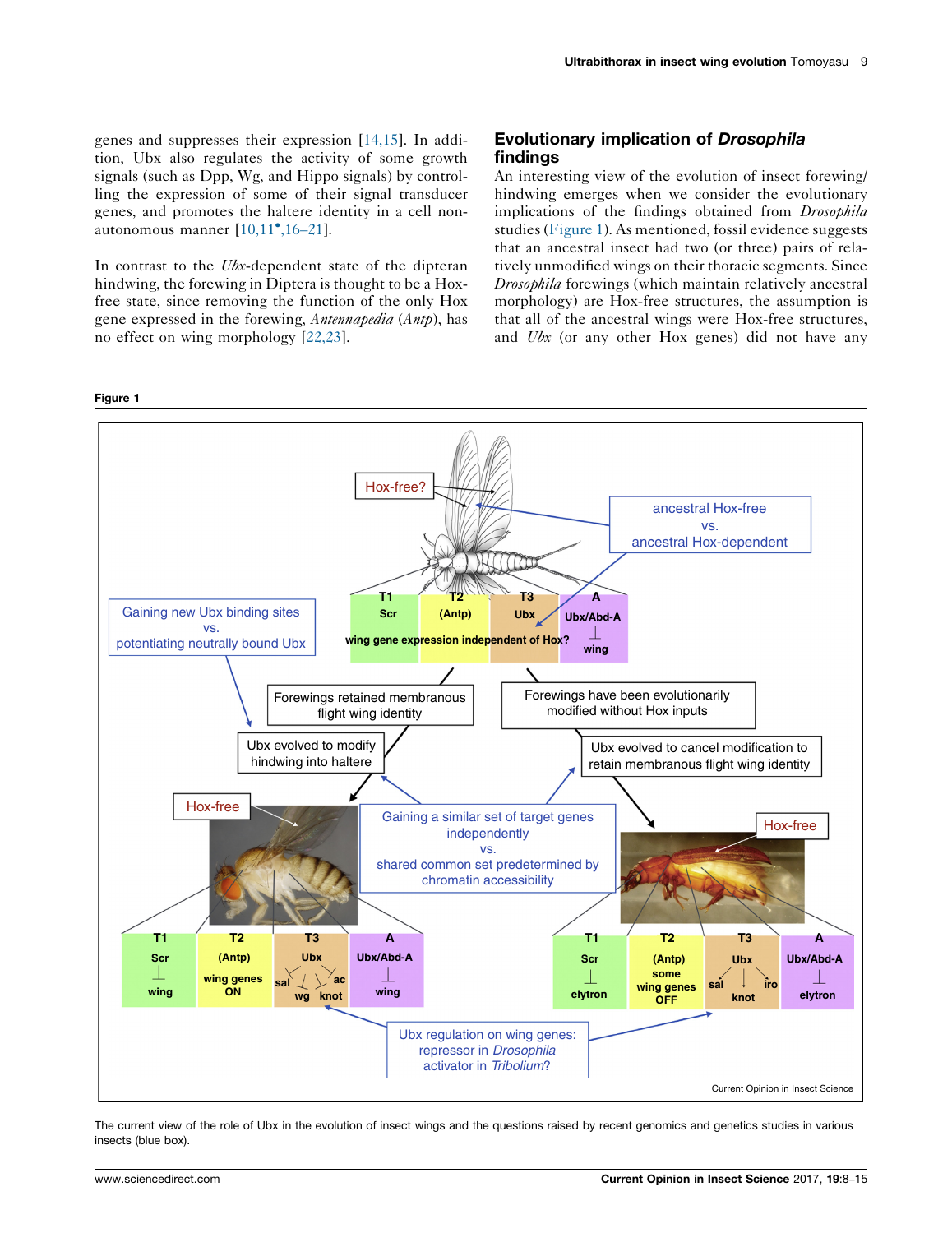significant function during wing development [[7,22\]](#page-6-0). In the lineage leading to *Drosophila*, Ubx has come to modify hindwings to form halteres by gaining an array of target genes [\(Figure](#page-1-0) 1). The acquisition of target genes by Ubx has likely been achieved through the evolution of Ubx binding sites in the *cis*-regulatory elements of wing genes [\[9,12](#page-6-0)<sup>\*</sup>[,14,15](#page-6-0)]. In contrast, *Drosophila* forewings have maintained a Hox-free state, namely the membranous flight wing. The micromanager role of Ubx may imply that the evolution of the haltere happened gradually, through Ubx sequentially acquiring control over various wing genes.

This view fits well with the situation in butterflies, as Ubx is also expressed in the hindwing and determines hindwing specific traits [\[24,25\]](#page-7-0). Therefore, it is possible to think that, in butterflies, the lineage specific modifications have occurred on both forewings and hindwings (such as the scales that cover butterfly wings [\[26](#page-7-0)] and eye spots [[27\]](#page-7-0)), while Ubx has come to regulate a set of wing genes different from that of *Drosophila*, orchestrating forewing/hindwing differentiation in a butterfly-specific manner [\[24](#page-7-0)].

# Forewing/hindwing differentiation in beetles

The two pairs of insect wings have been modified uniquely in various lineages, some of which may not be easily explained with the *Drosophila* paradigm described above. One such example is found in Coleoptera. Forewing/ hindwing differentiation in beetles is, in a way, reversed compared to that of dipteran insects; it is the forewing (elytron) that is modified, while the hindwing retains more ancestral flight wing characteristics. One possible explanation for this 'reversed' modification is that Ubx plays a role in the forewing instead of hindwing in beetles, and is responsible for the modification of the beetle forewing into the elytron. Some earlier observations indeed supported this view. For example, an allele of classic Ubx mutants in the red flour beetle, Tribolium castaneum, exhibits morphological abnormalities on their elytra [\[28,29\]](#page-7-0). In addition, the *Ubx* expression domain expands into T2 in the Tribolium embryo [[29\]](#page-7-0) (cf. Ubx is expressed in T3 and posterior in *Drosophila* [\[7,30\]](#page-6-0)). These observations led to the idea that Ubx might be regulating the modification of the forewing in beetles [[29\]](#page-7-0).

However, a later analysis revealed that this is not the case [\[31,32\]](#page-7-0). Through RNA interference (RNAi) for various Hox genes during the post-embryonic stage of *Tribolium*, the beetle elytron is shown to be the Hox-free state despite its diverged morphology [\(Figure](#page-1-0) 1). Ubx is expressed specifically in the beetle hindwing, but instead of modifying wings, Ubx cancels the modifications in the hindwing to retain the more ancestral wing morphology. The beetle orthologs of wing genes that are repressed by Ubx in *Drosophila*, such as sal, are positively regulated by Ubx in Tribolium [[31\]](#page-7-0). It is also worth mentioning that  $Ubx$ 

This is a word introduced by Tomoyasu et al. [[35](#page-7-0)<sup>\*</sup>]. Although 'sclerotized' is the word most often used to describe the hardened elytron cuticle, this hardening is not achieved by simple sclerotization. The elytra are indeed highly sclerotized (a biochemistry term describing chemical bridging between proteins [[52\]](#page-7-0)). However, this sclerotization is accompanied by several additional processes in elytra, including the induction of more chitin, induction of various cuticle proteins, and pigmentation. Thus, the formation of elytrontype cuticle is achieved by a process that coordinates these independent cuticular processes, namely 'exoskeletalization'.

is dispensable for wing development in dipteran and lepidopteran insects [[9,24](#page-6-0)], but is essential for wing development in beetles (i.e. the membranous flight wing of beetle cannot be formed without  $Ubx$ ). These results suggest that Ubx has integrated into a basic wing gene network to promote wing development in the beetle lineage, while forewing modification into elytra took place without any Hox input.

# Evolution of the Hox free state and the Ubxdependent dual functions of wing genes

Subsequent studies in *Tribolium* have provided further insights into how the evolution of elytra took place. The beetle elytra are not simply hardened forewings, but rather display highly diverged morphologies in their shape, size, texture, and color [[33,34](#page-7-0)]. Regarding the acquisition of the 'exoskeletalized' surface of elytra (see Box 1), the exoskeletalization pathway appears to be co-opted into the conserved wing gene network at least three times, first under the vein patterning genes, then under a sensory formation gene (achaete-scute homolog,  $ASH$ ) and under the dorsal selector, *apterous* ( $ap$ , there are two ap paralogs in Tribolium) [[35](#page-7-0)°[,36](#page-7-0)]. Regarding the unique shape of the elytra, another wing gene,  $abrupt(ab)$ , appears to have gained a new function to control the forewing shape in the beetle lineage [\[37](#page-7-0)]. The molecular basis underlying the evolution of other elytron unique traits is currently under investigation.

It is important to mention that the genes identified as gaining new functions to induce elytron specific traits (such as  $ap$ , ASH, and  $ab$ ) are also required for the formation of the membranous hindwings. However, in the hindwing, these genes do not induce the elytronspecific traits and instead execute evolutionarily conserved wing functions, such as vein pattern determination and sensory organ induction [[35](#page-7-0)[,37](#page-7-0)-41]. How, then, does Ubx suppress only the elytron unique functions of these genes without compromising their hindwing functions? A clue is found in the outcome of the ap RNAi in Tribolium, which resulted in not only the loss of an elytron unique trait in the elytron, but also the ectopic induction of elytron traits in the hindwing [\[35](#page-7-0)<sup>°</sup>]. This result suggests that Ap switches its function depending on the presence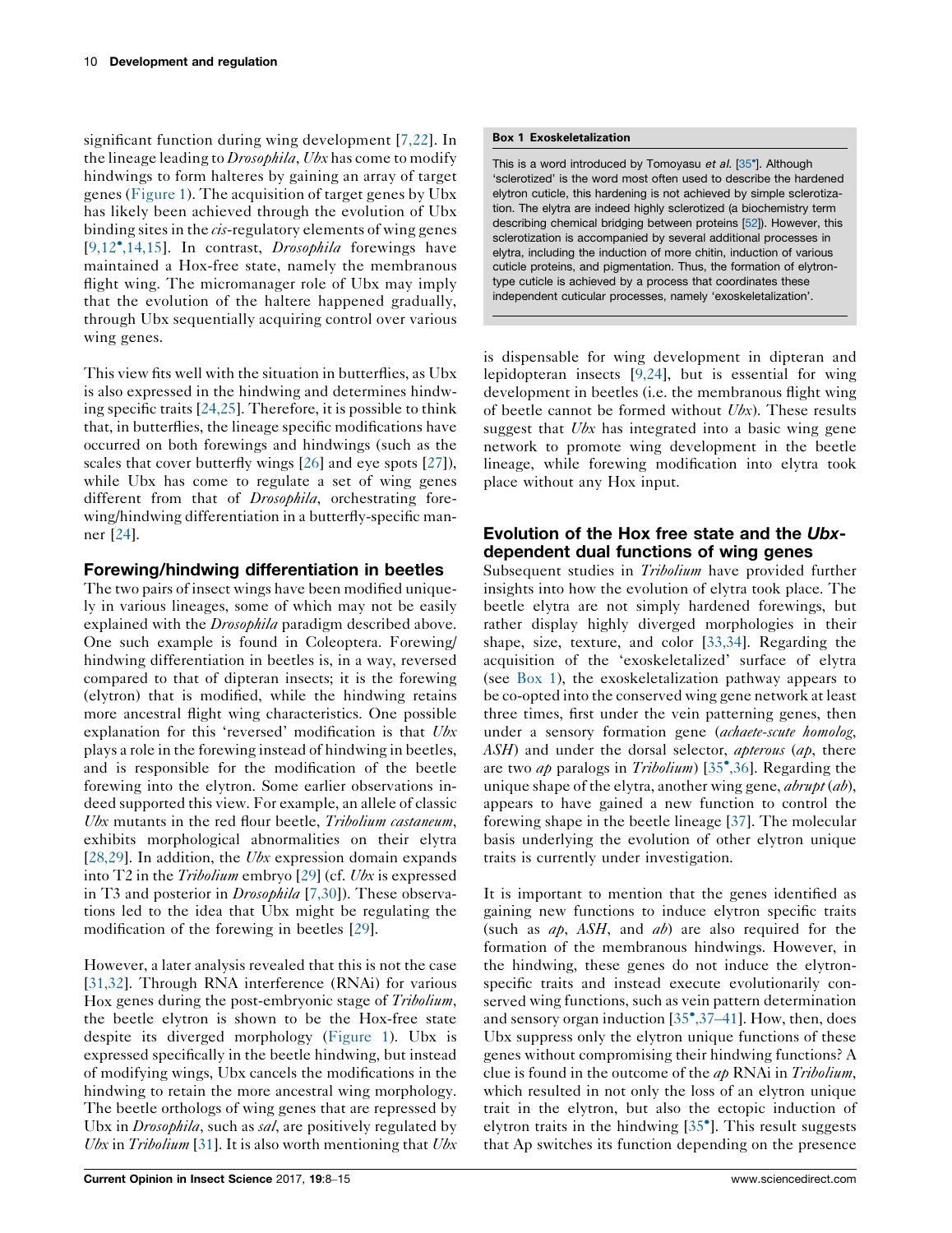and absence of Ubx; it acts as an elytron-trait inducer when Ubx is absent, but acts as an elytron-trait repressor when Ubx is present.  $a\phi$  encodes a LIM homeodomain protein, which is known to interact with another homeodomain protein [\[42](#page-7-0)]. Therefore, it is intriguing to think that Ubx physically interacts with Ap to achieve the switching of Ap function in the hindwing. More recently, optomotor blind (omb), another wing gene, is shown to have similar dual functions [\[43](#page-7-0)<sup>°</sup>]. Omb is well-established as a critical transcription factor promoting cell proliferation and survival during wing development [\[44](#page-7-0)]. Surprisingly, Simon and Guerrero showed that, in haltere where Ubx is present, Omb suppresses cell proliferation [[43](#page-7-0)<sup>°</sup>]. This finding implies that Ubx collaborates with various wing-related transcription factors instead of acting by itself. This mode of action may have allowed Ubx to have another level of regulation over the wing gene network; namely, Ubx not only controls the expression of wing genes, but also modulates the function of the wing related transcription factors. These two levels of regulation might be a hint as to how Ubx has come to regulate wing development very differently among various insects, from modifying the Hox-free state into a more derived structure in flies, to canceling the modifications on the Hox-free state to maintain the more ancestral flight wing characteristics in beetles.

## Genome-wide identification of Ubx targets during haltere development in Drosophila

Most of the above mentioned studies were focused only on a handful of candidate genes. However, advances in molecular biology techniques have allowed genome-wide analyses, which provided a more comprehensive view of Ubx function during forewing/hindwing differentiation in Drosophila.

One such analysis is a microarray-based identification of genes that are differentially expressed between the Ubxand Ubx+ conditions (e.g. a comparison between wing and haltere, Ubx conditional misexpression versus control, or a comparison between wild-type wing and wing of a Ubx gain-of-function allele  $Cbx$ ). Three research groups independently performed these analyses, with each study identifying hundreds of genes potentially regulated by Ubx during Drosophila haltere development [\[11](#page-6-0)°[,12](#page-6-0)°[,45](#page-6-0)°]. Many known wing genes were identified as potential Ubx targets, but also identified were genes that are involved in fundamental cellular processes and metabolism. These results provided a first look at the pervasiveness of Ubx regulation over the wing gene network. Another interesting finding is that Ubx target genes appear to be largely distinct at different stages of wing development [[45](#page-7-0)<sup>°</sup>], suggesting a dynamic nature of the regulation by Ubx over the course of haltere development.

The genes identified through the above microarray analyses are candidates for primary Ubx targets, however,

some of these genes might be regulated by Ubx indirectly. Three studies sought to identify the direct targets of Ubx using CHIP (CHromatin ImmunoPrecipitation)-chip analysis in *Drosophila* [\[46](#page-7-0)<sup> $\bullet$ </sup>[,47](#page-7-0) $\bullet$ [,48](#page-7-0) $\bullet$ ]. This technique allows genome-wide identification of in vivo Ubx binding sites during haltere development. These studies identified hundreds of additional genes that can be directly regulated by Ubx. The overlap between the CHIP-chip identified Ubx targets and the Ubx targets from microarray ranges from  $\sim$  5% (26/542 in [[46](#page-7-0)<sup>°</sup>] and 191/3400 in [[48](#page-7-0)<sup>°</sup>]) to  $\sim$  20% (294/1488 in [[47](#page-7-0)- ]). Interpreting this overlap is difficult due to the dynamic nature of the haltere transcriptome throughout the course of development [\[45](#page-7-0)<sup>°</sup>]. Despite this difficulty, the broad consensus is that Ubx binding may not necessarily be associated with the genes whose expression is regulated differentially between wings and halteres. It is still possible that Ubx regulates target gene expression only slightly, at the level that is below detection of current differential gene analyses, or in a spatially distinct manner in the haltere compared to the wing, without affecting the total expression level of the gene in these two tissues. Nonetheless, the large number of gene loci associated with Ubx binding that are expressed similarly between wings and halteres suggests that the binding of Ubx to DNA itself might not be sufficient for the function of Ubx (i.e. having Ubx bound in the vicinity does not mean that the gene is regulated by Ubx). Additional factors may be required for Ubx to be functional, such as other wing related transcription factors, as postulated in the previous section. Agrawal *et al*. also proposed that Trithorax-like (Trl or GAF) might work with Ubx during haltere development [\[46](#page-7-0)<sup>°</sup>]. Chromatin accessibility is also shown to largely influence where Ubx binds in the genome [\[46](#page-7-0)°[,47](#page-7-0)°[,48](#page-7-0)°]. For example, Choo et al. noticed that the binding profiles of two transcription factors (Ubx and Hth) are very similar (if not identical) in haltere, even though Hth is not functional or expressed in the pouch region of the haltere disk, where Ubx has a major role in determining the identity of haltere [[47](#page-7-0)<sup>°</sup>]. This suggests that the binding of these transcription factors to the genome may not be as functionally relevant as we initially anticipated. The authors discussed that the Ubx binding loci they identified may be related to chromatin accessibility and may not necessarily be the bona fide Ubx target binding sites. In addition, Slattery et al. observed that Ubx binding profiles are similar between halteres and legs (although the authors also saw tissue specific bindings) [\[48](#page-7-0)<sup>\*</sup>], even though the sets of genes regulated by Ubx are likely distinct between these two tissues. These observations raise the possibility that Ubx might have a tendency toward binding to open chromatin regions, but some (most?) of these bindings may not be functionally significant on their own.

Later, McKay and Lieb performed Formaldehyde-Assisted Isolation of Regulatory Elements (FAIRE)-sequencing to profile genome-wide chromatin accessibility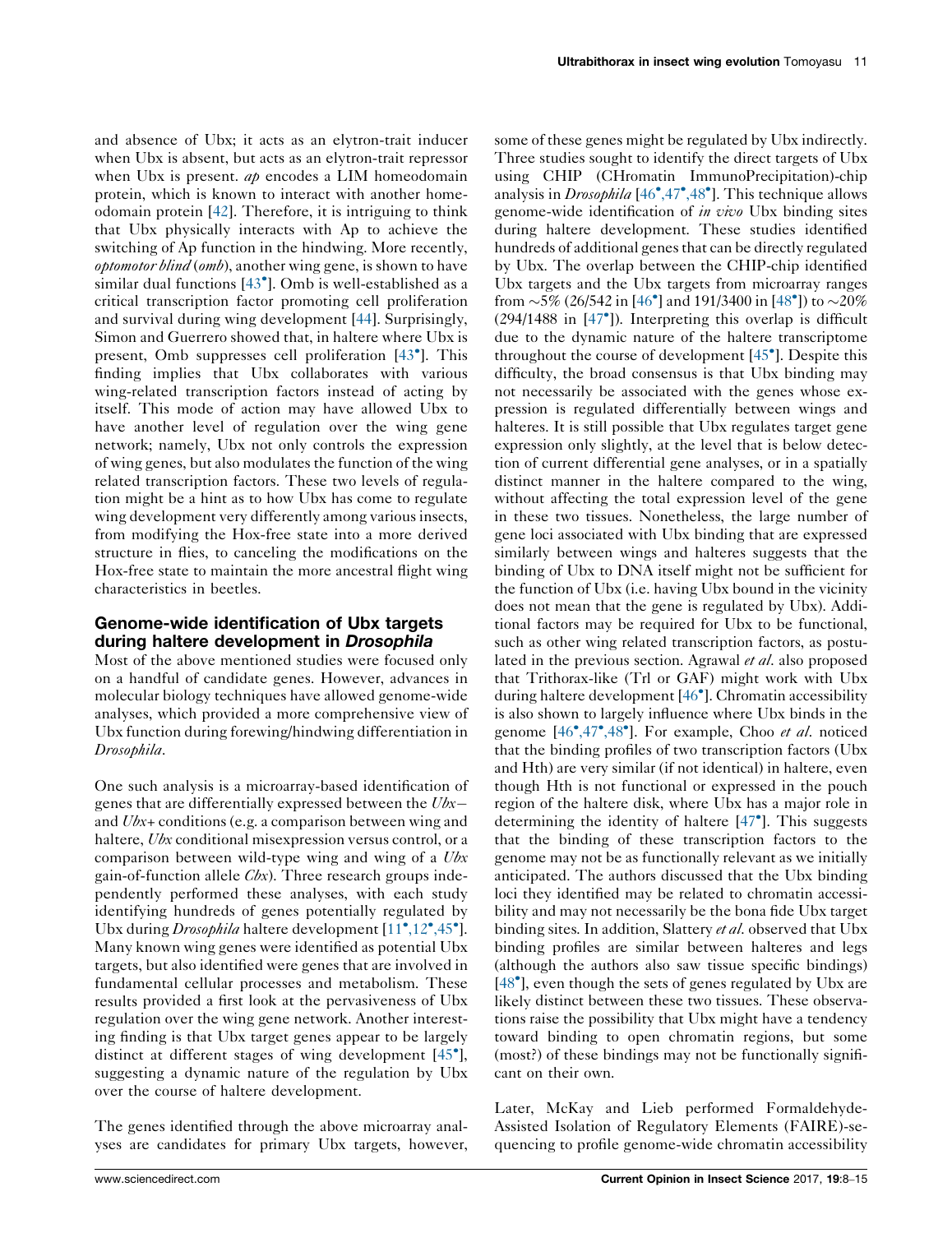in various tissues, including developing wings and hal-teres [[49](#page-7-0)<sup>••</sup>]. Their finding was rather surprising, as the chromatin accessibility turned out to be almost identical among related tissues, such as wings, halteres, and legs, except at the loci encoding the 'master regulators' [[49](#page-7-0)"]. This result indicates that chromatin accessibility is predetermined by a factor other than the master regulators, and the master regulators (e.g. Ubx in haltere) mainly access these open chromatin regions to activate a tissue specific developmental program. The authors also found that open chromatin profiles for the related tissues (leg, haltere, and wing) change coordinately and significantly over developmental time, which is consistent with the earlier finding obtained from the microarray analysis regarding the dynamic nature of the Ubx target-gene transcriptomes over developmental time [[45](#page-7-0)<sup>°</sup>].

Taken together, genome-wide analyses in *Drosophila* have revealed several new aspects of Ubx action during haltere development: first, a surprisingly large number of genes (hundreds, if not thousands) might be controlled by Ubx during haltere development, second, Ubx binds to hundreds of loci in the genome during haltere development, but the act of Ubx binding to these loci alone might not be sufficient for Ubx to regulate the expression of nearby genes, third, the sites that Ubx binds in the genome might, in part, be controlled by chromatin accessibility, which is predetermined by a factor other than Ubx, and fourth, additional factors might partner with Ubx to promote haltere development.

## New insights obtained from a genome-wide Ubx target identification study in other holometabolous insects

More recently, Prasad and Tarikere et al. analyzed the involvement of Ubx during wing development in two additional holometabolous insects, Bombyx mori (silkmoth, Lepidoptera) and Apis mellifera (honeybee, Hymenoptera) [\[50](#page-7-0)<sup>••</sup>]. Unlike flies and beetles, these two orders of species possess two pairs of flight wings, making comparisons of the Ubx function in these insects to that in *Drosophila* very interesting. The authors performed a series of expression analyses, as well as CHIP-sequencing (CHIP-seq) to identify Ubx targets during wing development genomewide. This study made several surprising findings. First, although Ubx is expressed specifically in the hindwing in Bombyx (consistent with the earlier report in another lepidopteran species [\[24,25\]](#page-7-0)), Ubx was found to be expressed BOTH in the forewing and hindwing in  $A \rho i s$ (though Ubx expression in the forewing might be slightly lower). This finding has a significant impact on our current model regarding the involvement of Ubx in the evolution of insect forewing/hindwing differentiation. Second, their CHIPseq analysis identified a large number of possible direct Ubx targets that are shared among *Drosophila*, Apis, and Bombyx. This rather contradicts the current view of insect wing evolution, as the current model proposes that

Ubx has gained a distinct set of target genes in each lineage, which has promoted the diversification of wing morphologies among different species. Third, a significant number of genes are found to be putative Ubx targets in both the forewing and the hindwing of *Apis*, even though the morphology of these two wings are quite similar (which implies that the gene regulation between these two wings should also be similar). This again suggests that Ubx binding itself might not be functionally significant. Most notably, vg, an important wing gene, is found to be a target of Ubx in both forewings and hindwings. The authors identified a possible wing enhancer from the Apis vg locus (which contains Ubx binding sites), and assessed its activity in *Drosophila*. Surprisingly, this enhancer was found to be active in both wings and halteres in *Drosophila*, despite the presence of Ubx binding sites in the enhancer. Although it is important to confirm that Ubx indeed binds to this Apis vg enhancer during haltere development in Drosophila, this result further supports the idea that Ubx binding to DNA might not be sufficient to confer transcriptional regulatory function upon Ubx. Taken together, the findings from other holometabolous insects provide several intriguing new insights, which may necessitate a revision of the current view of the role of Ubx in insect wing evolution.

# Re-thinking the involvement of Ubx in the evolution of forewing/hindwing differentiation

Studies in Drosophila have provided us with a detailed view of how Ubx coordinates forewing/hindwing differentiation by acting as the haltere selector gene, which in turn has given us a framework to understand the evolution of forewing/hindwing differentiation in other insects. Now, with new insights from studies in non-Drosophila insects, along with the outcomes from some genome-wide studies on Ubx function in *Drosophila*, it appears to be an appropriate time to revisit the *Drosophila* paradigm and re-think the involvement of Ubx in the evolution of forewing/hindwing differentiation.

After Ubx was confirmed to be the hindwing selector gene not only in flies, but also in beetles and butterflies [\[24,31,32](#page-7-0)], the consensus was that, even in other insects, the forewing represents the Hox-free state (whether it is a membranous flight wing or a modified structure), and Ubx changes the Hox-free morphology into the hindwing. However, the Ubx expression in both forewings and hindwings of *Apis* poses a significant challenge to this view. Is the  $A \rho i s$  situation unique to Hymenoptera (or even just to the lineage leading to  $A \rho i s$ , or should we expect to find a similar situation in other insects? Since Hymenoptera is considered to be a basal lineage in holometabola [\[51\]](#page-7-0), it is even possible that Ubx expression in both forewings and hindwings represents an ancestral state. It will be critical to investigate Ubx expression in the forewing and the hindwing of various other insect orders to further assess the ancestral status of Ubx expression.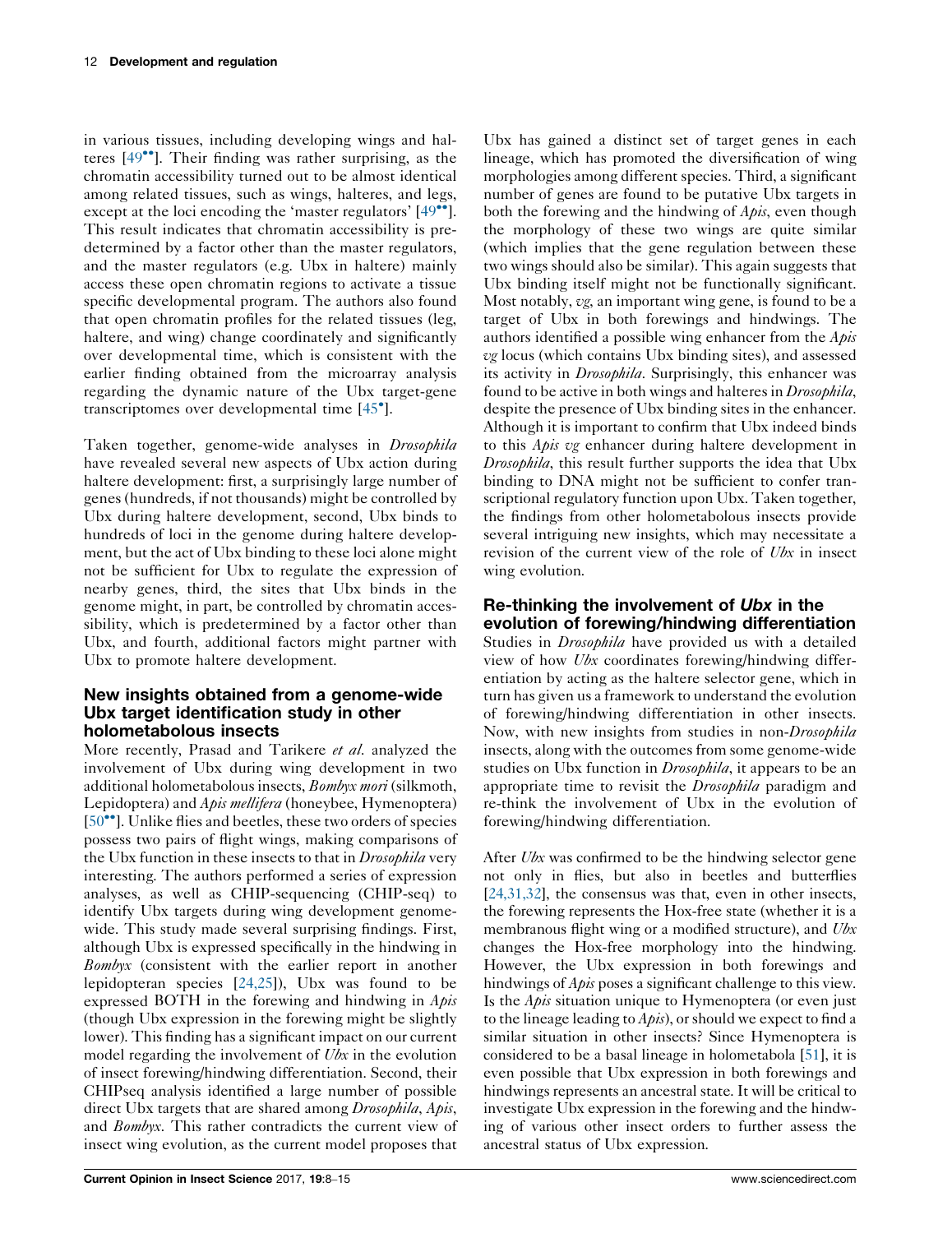

#### <span id="page-5-0"></span>Figure 2

Overview of the traditional and new models describing how Ubx came to regulate wing differentiation in the evolution of insect flight structures. Note that the expression of gene A depends on the presence of Ubx in beetles, while gene A expression is independent of Ubx in butterflies.

The idea that all wings were Hox-free in the ancestral state was based on the fact that *Drosophila* forewing (which is a membranous flight wing) represents a Hoxfree state. This view was, in a way, already challenged when the highly modified beetle forewing was found to be a Hox-free state [\[31](#page-7-0)]. However, the beetle situation was explainable with the *Drosophila* paradigm by considering that Ubx acts in the opposite way to that in Drosophila; namely, the evolutionary modification of wings in beetles occurred without Hox input, and Ubx evolved to cancel the modifications in the hindwing to maintain the more ancestral flight wing characteristics. Again, the *Apis* situation now brings another challenge to the traditional view regarding the Hox-independent nature of the ancestral wings. One interesting point to consider is the origin of insect wings. Although the exact tissues that served as the origin of insect wings are still a mystery (reviewed in [\[2](#page-6-0)]), those tissues could have already been under the control of Hox genes. This view could significantly challenge the current *Drosophila* paradigm, as Hox genes would have been a part of the wing gene network in the ancestral situation and forewings became Hox-free in some lineages.

Whether the  $A \rho i s$  situation is ancestral or specific to this lineage, it will be interesting to investigate what will happen when  $Ubx$  is removed from the  $Apis$  wing. Will that reveal a hidden default state of hymenopteran wings? Or perhaps  $Ubx$  is an essential part of the wing gene network in Apis, and the removal of Ubx may prevent wings (both forewings and hindwings) to form. Yet another possibility is that, despite the expression of Ubx in the forewing, Ubx may not be functional in this tissue in *Apis.* Detailed functional analyses for  $Ubx$  in Apis will provide a new view on the role of Ubx during insect wing development.

Genome-wide surveys for Ubx targets in *Drosophila* using various genomic techniques also provided some intriguing new insights that may encourage a revision of the current view on how Ubx has come to control hindwing development (note that whether the following discussion is applicable to a wider insect taxonomy, including both hemimetabola and holometabola, or limited to specific holometabolous lineages, depends on how far back the hindwing specific Ubx expression goes in insect evolution). The main mechanism in the current view of the evolution of forewing/hindwing differentiation is that Ubx has gained binding sites to a distinct set of genes in each lineage, allowing Ubx to modify the Hox-free state of the wing in a lineage-specific manner (Figure 2a). However, the presence of a large number of shared Ubx targets among three insect orders suggest that Ubx might have had binding sites to a certain set of genes even in the common ancestor of these orders. The CHIP analyses in Drosophila and other insects suggest that these binding sites may correspond to open chromatin regions that contain genes important for wing development in general. Thus, it is intriguing to speculate that Ubx was binding to various sites on the genome even in the ancestral state. Most of the Ubx binding to DNA could have been neutral in regard to forewing/hindwing differentiation, since the two pairs of wings in the ancestral state had relatively similar morphologies. In this model, the binding sites would have been largely determined by chromatin accessibility (i.e. gene loci important for wing development are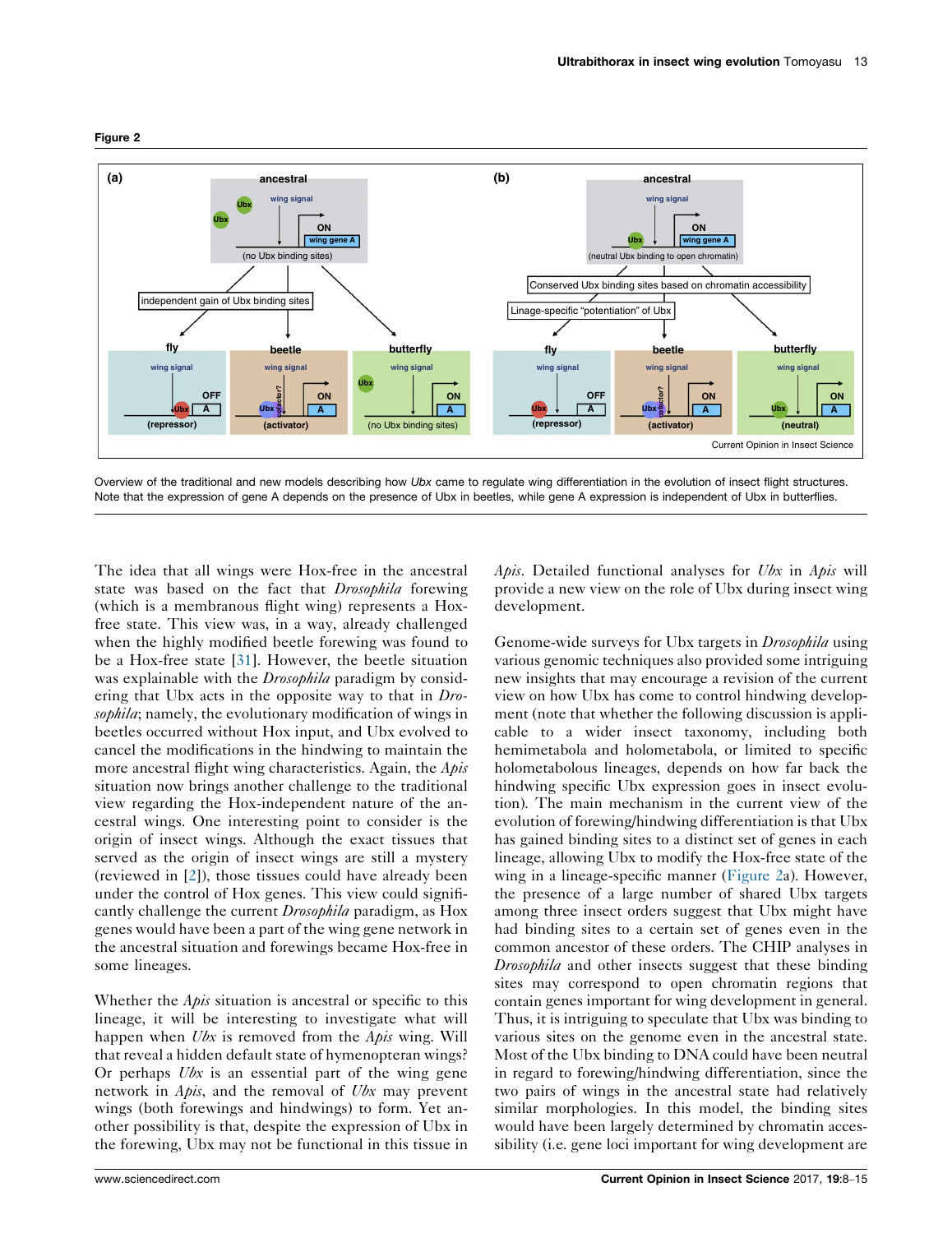<span id="page-6-0"></span>more open), thus restricting most of the Ubx binding sites to the loci important for wing development ([Figure](#page-5-0) 2b). Then, in each lineage, some factors evolved to potentiate Ubx (either as an activator or repressor) at a distinct set of loci, resulting in *Ubx*-dependent hindwing differentiation in a lineage specific manner ([Figure](#page-5-0) 2b). The factors that potentiate Ubx can be new binding partners of Ubx or chromatin modification factors that could further modulate the chromatin status. This model could explain why Ubx has a tendency to regulate a similar set of genes among different insects, and also why Ubx binding at some (many?) loci appears to be functionally neutral in Drosophila and other insects.

This 'potentiation of Ubx' could be facilitated by changes in either *cis* or trans. It can be achieved through cofactor/ binding partner proteins gaining binding sites near the Ubx site  $(cis$  changes), or through the Ubx protein gaining an ability to bind to other proteins (*trans* changes). Identifying the factors that potentiate Ubx will be critical to test this model. As mentioned, Ap and Omb appear to be good candidates [[35](#page-7-0)°[,43](#page-7-0)°], and Trl (GAF) is also promising as a potentiation factor  $[50^{\bullet\bullet}]$  $[50^{\bullet\bullet}]$ .

## **Conclusion**

The four-winged phenotype of the *Drosophila Ubx* mutant has been one of the most symbolic figures in developmental biology, epitomizing how influential one gene can be to the development of an organism. The same Ubx phenotype has been quite iconic in evolutionary biology as well, since this phenotype exemplifies that, through genetic manipulation, we might be able to strip away evolutionary modifications from extant organisms to understand the molecular changes that have facilitated morphological evolution. Decades have passed since the four-winged phenotype has been reported, and accumulating knowledge obtained from studies on Ubx in Drosophila has provided us with a framework to investigate the role of  $Ubx$  in the evolution of insect wings. Until recently, studies in other insects heavily relied on this framework (i.e. Drosophila paradigm), testing the function of a handful of genes learned from Drosophila studies. However, with the recent advances of molecular biology techniques, we are finally reaching the stage where Drosophila type genetics and genomics are possible even in other non-Drosophila species. By analyzing the function of Ubx in various insects at a level that is currently only achievable in Drosophila, we will be able to obtain a less biased view of the function of Ubx, which will in turn lead to a more comprehensive understanding of the molecular mechanisms that have facilitated the diversification of insect wings.

## Acknowledgements

I thank Dr. L.S. Shashidhara for his insightful comments to this manuscript, and Courtney Clark-Hachtel, David Linz, and members of Tomoyasu lab for discussion. This work was supported by the National Science Foundation (YT: NSF-IOS0950964 and IOS1557936).

## References and recommended reading

Papers of particular interest, published within the period of review, have been highlighted as:

- of special interest
- •• of outstanding interest
- 1. Grimaldi D. Engel M: Evolution of the Insects. [Cambridge](http://refhub.elsevier.com/S2214-5745(16)30163-8/sbref0265) [University](http://refhub.elsevier.com/S2214-5745(16)30163-8/sbref0265) Press; 2005.
- 2. [Clark-Hachtel](http://refhub.elsevier.com/S2214-5745(16)30163-8/sbref0270) CM, Tomoyasu Y: Exploring the origin of insect wings from an evo-devo [perspective](http://refhub.elsevier.com/S2214-5745(16)30163-8/sbref0270). Curr Opin Insect Sci Opin Insect Sci 2016, 13[:77-85.](http://refhub.elsevier.com/S2214-5745(16)30163-8/sbref0270)
- 3. Dudley R: Evolution of flight and [flightlessness](http://refhub.elsevier.com/S2214-5745(16)30163-8/sbref0275). The [Biomechanics](http://refhub.elsevier.com/S2214-5745(16)30163-8/sbref0275) of Insect Flight. Princeton Unversity Press; 2000:[:](http://refhub.elsevier.com/S2214-5745(16)30163-8/sbref0275) [261-301](http://refhub.elsevier.com/S2214-5745(16)30163-8/sbref0275).
- 4. Grimaldi D, Engel MS: Fossil insects. [Evolution](http://refhub.elsevier.com/S2214-5745(16)30163-8/sbref0280) of the Insects. [Cambridge](http://refhub.elsevier.com/S2214-5745(16)30163-8/sbref0280) University Press; 2005:: [42-92.](http://refhub.elsevier.com/S2214-5745(16)30163-8/sbref0280)
- 5. Misof B, Liu S, [Meusemann](http://refhub.elsevier.com/S2214-5745(16)30163-8/sbref0285) K, Peters RS, Donath A, Mayer C, Frandsen PB, Ware J, Flouri T, Beutel RG et al.: [Phylogenomics](http://refhub.elsevier.com/S2214-5745(16)30163-8/sbref0285) resolves the timing and pattern of insect [evolution](http://refhub.elsevier.com/S2214-5745(16)30163-8/sbref0285). Science 2014, 346[:763-767.](http://refhub.elsevier.com/S2214-5745(16)30163-8/sbref0285)
- 6. Grimaldi D, Engel MS: Insects take to the skies. [Evolution](http://refhub.elsevier.com/S2214-5745(16)30163-8/sbref0290) of the Insects. [Cambridge](http://refhub.elsevier.com/S2214-5745(16)30163-8/sbref0290) University Press; 2005:: [155-187](http://refhub.elsevier.com/S2214-5745(16)30163-8/sbref0290).
- 7. Carroll S, Grenier JK, [Weatherbee](http://refhub.elsevier.com/S2214-5745(16)30163-8/sbref0295) SD: From DNA to Diversity. Blackwell [Publishing;](http://refhub.elsevier.com/S2214-5745(16)30163-8/sbref0295) 2005.
- 8. Lewis EB: A gene complex controlling [segmentation](http://refhub.elsevier.com/S2214-5745(16)30163-8/sbref0300) in [Drosophila](http://refhub.elsevier.com/S2214-5745(16)30163-8/sbref0300). Nature 1978, 276:565-570.
- 9. [Weatherbee](http://refhub.elsevier.com/S2214-5745(16)30163-8/sbref0305) SD, Halder G, Kim J, Hudson A, Carroll S: [Ultrabithorax](http://refhub.elsevier.com/S2214-5745(16)30163-8/sbref0305) regulates genes at several levels of the wingpatterning hierarchy to shape the [development](http://refhub.elsevier.com/S2214-5745(16)30163-8/sbref0305) of the Drosophila haltere. Genes Dev 1998, 12[:1474-1482.](http://refhub.elsevier.com/S2214-5745(16)30163-8/sbref0305)
- 10. [Shashidhara](http://refhub.elsevier.com/S2214-5745(16)30163-8/sbref0310) LS, Agrawal N, Bajpai R, Bharathi V, Sinha P: Negative regulation of [dorsoventral](http://refhub.elsevier.com/S2214-5745(16)30163-8/sbref0310) signaling by the homeotic gene [Ultrabithorax](http://refhub.elsevier.com/S2214-5745(16)30163-8/sbref0310) during haltere development in Drosophila. Dev Biol 1999, 212[:491-502.](http://refhub.elsevier.com/S2214-5745(16)30163-8/sbref0310)
- 11. Mohit P, [Makhijani](http://refhub.elsevier.com/S2214-5745(16)30163-8/sbref0315) K, Madhavi MB, Bharathi V, Lal A, Sirdesai G, -Reddy VR, Ramesh P, Kannan R, Dhawan J et al.: [Modulation](http://refhub.elsevier.com/S2214-5745(16)30163-8/sbref0315) of AP and DV signaling [pathways](http://refhub.elsevier.com/S2214-5745(16)30163-8/sbref0315) by the homeotic gene Ultrabithorax during haltere [development](http://refhub.elsevier.com/S2214-5745(16)30163-8/sbref0315) in Drosophila. Dev<br>Biol 2006, 291[:356-367.](http://refhub.elsevier.com/S2214-5745(16)30163-8/sbref0315)
- See annotation to Ref. [\[45](#page-7-0)<sup>°</sup>].
- 12. -Hersh BM, [Nelson](http://refhub.elsevier.com/S2214-5745(16)30163-8/sbref0320) CE, Stoll SJ, Norton JE, Albert TJ, Carroll SB: The [UBX-regulated](http://refhub.elsevier.com/S2214-5745(16)30163-8/sbref0320) network in the haltere imaginal disc of D. [melanogaster](http://refhub.elsevier.com/S2214-5745(16)30163-8/sbref0320). Dev Biol 2007, 302:717-727.
- See annotation to Ref. [\[45](#page-7-0)<sup>°</sup>].
- 13. Akam M: Hox genes: from master genes to [micromanagers](http://refhub.elsevier.com/S2214-5745(16)30163-8/sbref0325). Curr Biol 1998, 8[:R676-R678.](http://refhub.elsevier.com/S2214-5745(16)30163-8/sbref0325)
- 14. Galant R, Walsh CM, Carroll SB: Hox [repression](http://refhub.elsevier.com/S2214-5745(16)30163-8/sbref0330) of a target gene: [extradenticle-independent,](http://refhub.elsevier.com/S2214-5745(16)30163-8/sbref0330) additive action through multiple monomer binding sites. [Development](http://refhub.elsevier.com/S2214-5745(16)30163-8/sbref0330) 2002, 129[:3115-3126.](http://refhub.elsevier.com/S2214-5745(16)30163-8/sbref0330)
- 15. Hersh BM, Carroll SB: Direct regulation of knot gene expression by Ultrabithorax and the evolution of [cis-regulatory](http://refhub.elsevier.com/S2214-5745(16)30163-8/sbref0335) elements in Drosophila. [Development](http://refhub.elsevier.com/S2214-5745(16)30163-8/sbref0335) 2005, 132:1567-1577.
- 16. Crickmore MA, Mann RS: Hox control of [morphogen](http://refhub.elsevier.com/S2214-5745(16)30163-8/sbref0340) mobility and organ [development](http://refhub.elsevier.com/S2214-5745(16)30163-8/sbref0340) through regulation of glypican expression. [Development](http://refhub.elsevier.com/S2214-5745(16)30163-8/sbref0340) 2007, 134:327-334.
- 17. [Crickmore](http://refhub.elsevier.com/S2214-5745(16)30163-8/sbref0345) MA, Mann RS: Hox control of organ size by regulation of [morphogen](http://refhub.elsevier.com/S2214-5745(16)30163-8/sbref0345) production and mobility. Science 2006, 313[:63-68.](http://refhub.elsevier.com/S2214-5745(16)30163-8/sbref0345)
- 18. de Navas LF, Garaulet DL, Sá[nchez-Herrero](http://refhub.elsevier.com/S2214-5745(16)30163-8/sbref0350) E, SanchezHerrero E: The [ultrabithorax](http://refhub.elsevier.com/S2214-5745(16)30163-8/sbref0350) Hox gene of Drosophila controls haltere size by regulating the Dpp pathway. [Development](http://refhub.elsevier.com/S2214-5745(16)30163-8/sbref0350) 2006, 133[:4495-4506.](http://refhub.elsevier.com/S2214-5745(16)30163-8/sbref0350)
- 19. Makhijani K, Kalyani C, Srividya T, [Shashidhara](http://refhub.elsevier.com/S2214-5745(16)30163-8/sbref0355) LS: Modulation of [decapentaplegic](http://refhub.elsevier.com/S2214-5745(16)30163-8/sbref0355) gradient during haltere specification in [Drosophila](http://refhub.elsevier.com/S2214-5745(16)30163-8/sbref0355). Dev Biol 2007, 302:243-255.